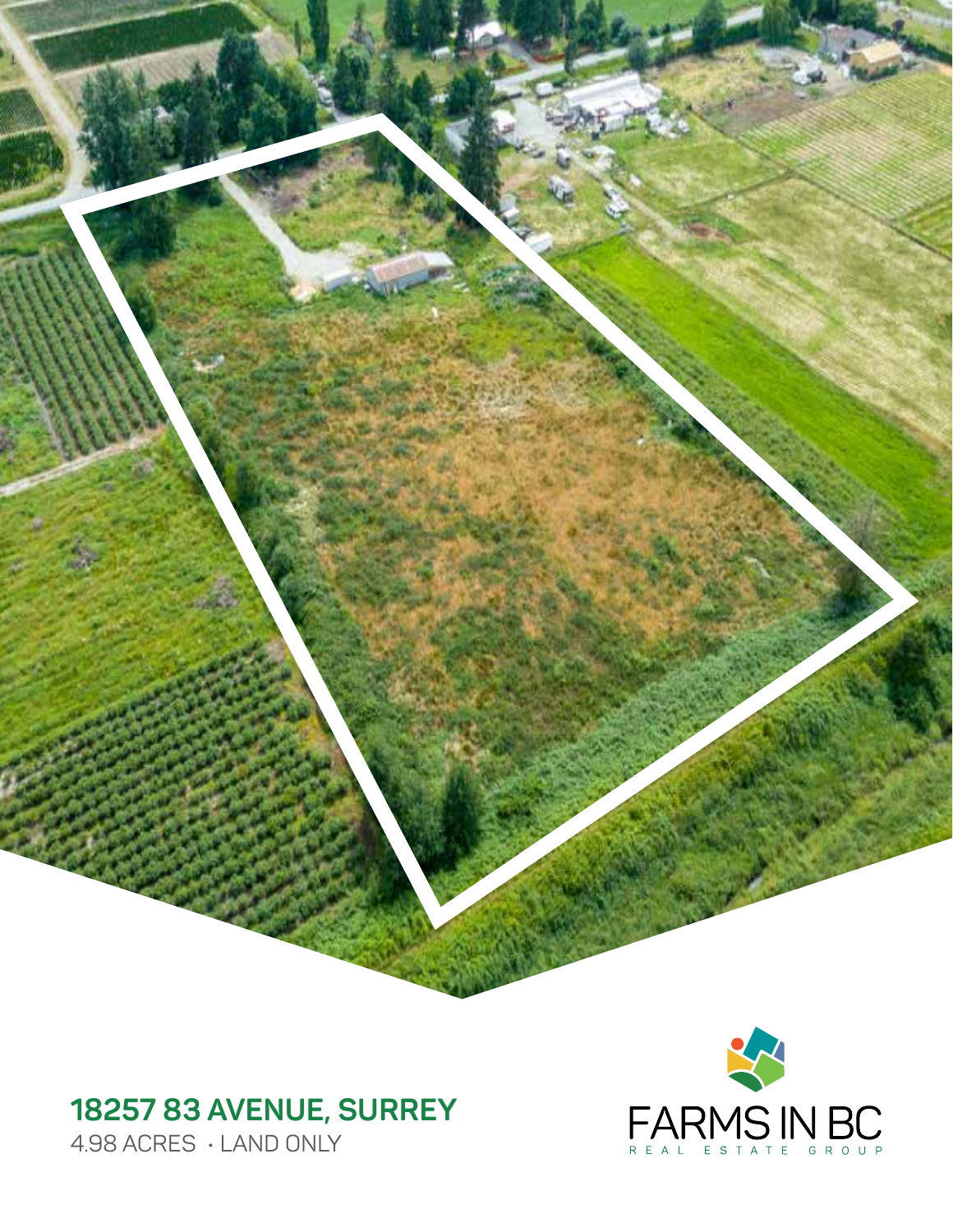

**Frontage:** 329.56 Ft **Depth:** 659.90 Ft

## **ABOUT THE PROPERTY**

4.98 ACRES of prime farm land located in the heart of Port Kells. Fertile soil suitable to grow various types of crops, fruits and vegetables. Perfect location to build your dream estate home on acreage with amazing scenic mountain views on a quiet inner street. The property is close to all amenities and is easily accessible to Highway #1, Highway #15, Fraser Highway and Golden Ears Way.



- **PID** 013-231-995
- **MLS** R2444814
- **GROSS TAX** \$5,167.58 | 2019
- **ZONING** A1 (Agricultural Land Reserve)

## **DUE DILIGENCE DOCUMENTS**

- **Title Search**
- **Property Disclousure Statement (Upon Accepted Offer)**
- Zoning Document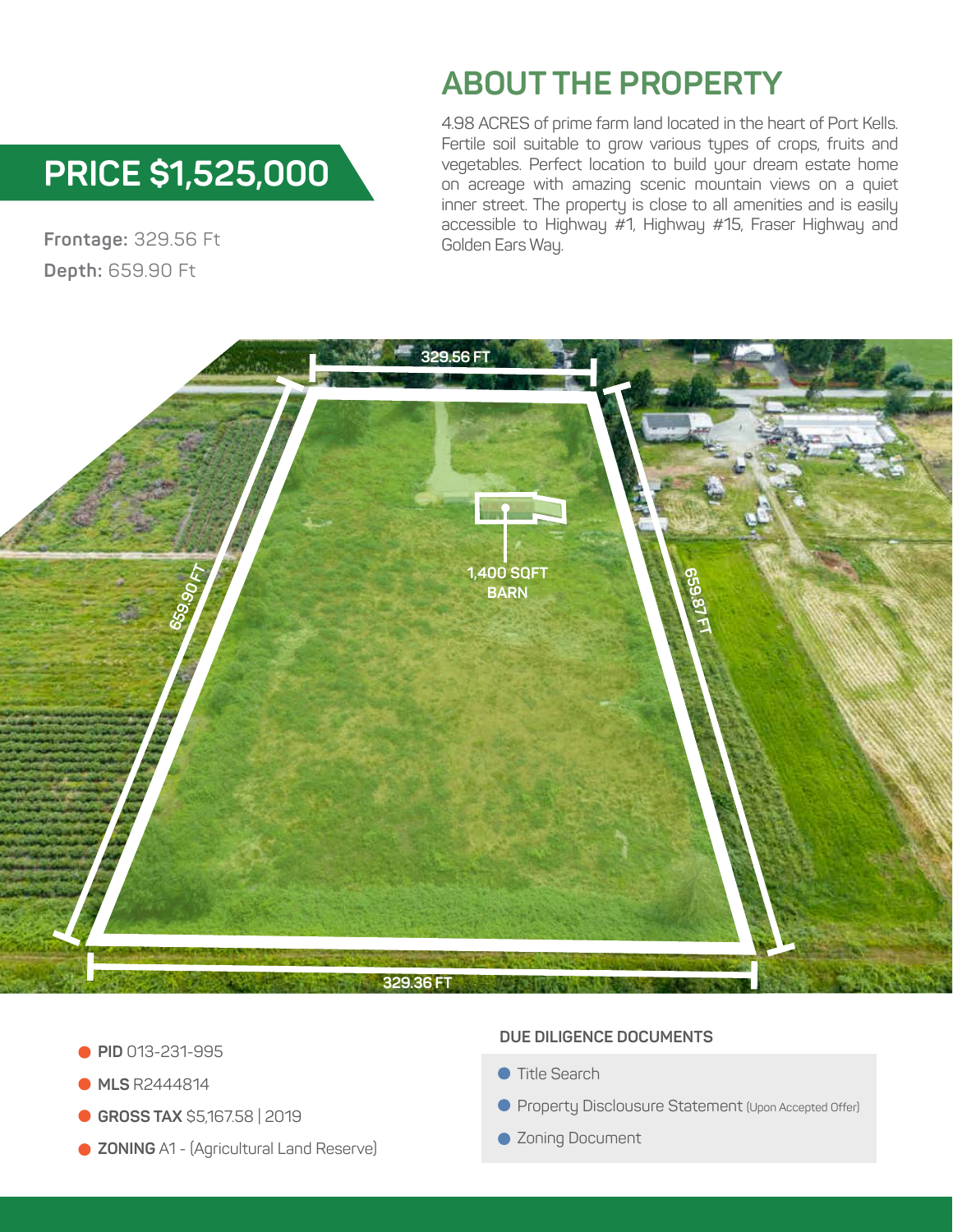